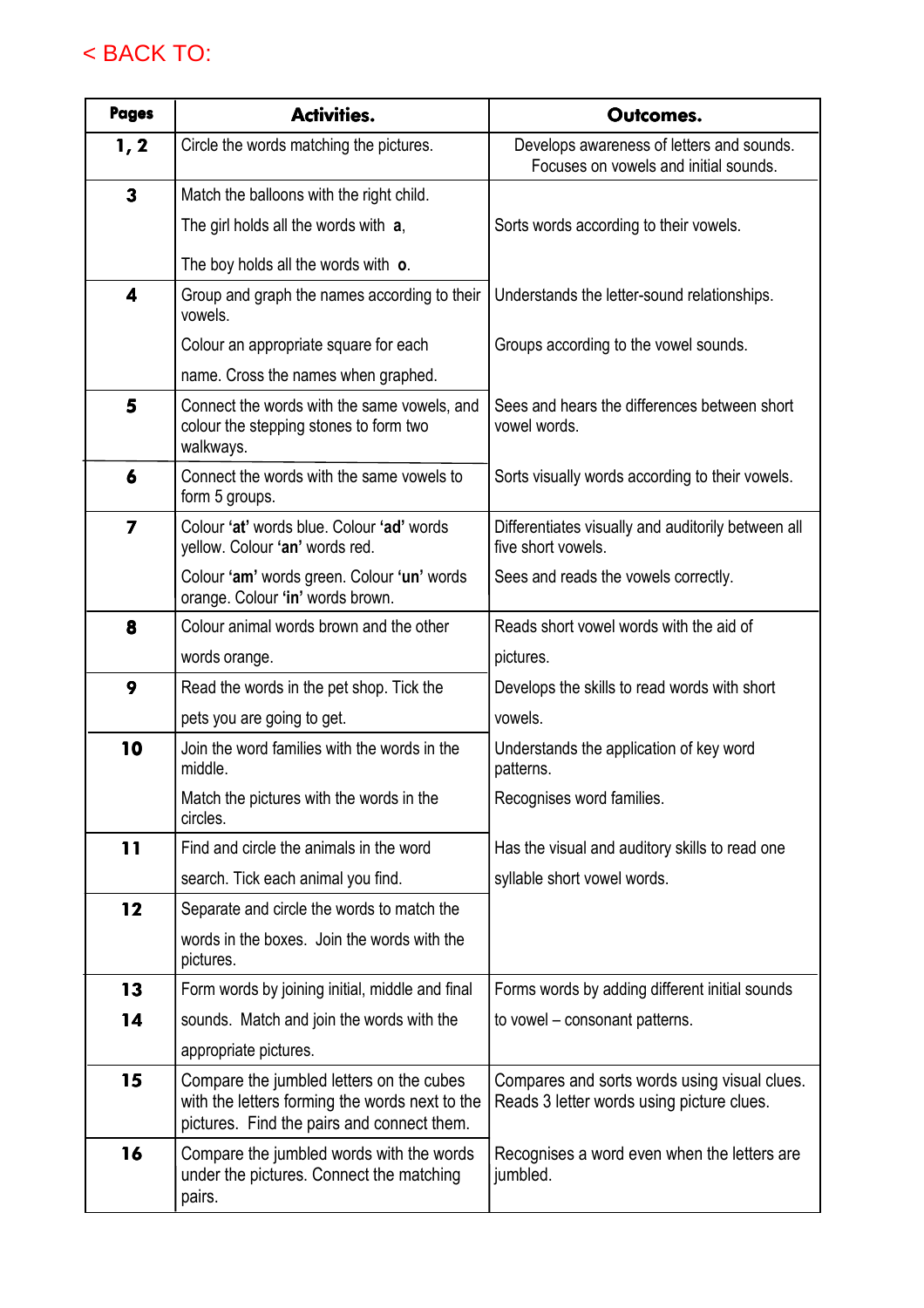| <b>Pages</b> | <b>Activities.</b>                                                                                           | Outcomes.                                                                                              |  |  |
|--------------|--------------------------------------------------------------------------------------------------------------|--------------------------------------------------------------------------------------------------------|--|--|
| 17           | Join the words with the matching pictures.                                                                   | Develops visual and auditory skills to read one                                                        |  |  |
| 18           | Find the words in the word search. Join<br>he words with the pictures.                                       | syllable words containing one of the five short<br>vowels.                                             |  |  |
| 19           | Read the sentences. Join them with the<br>pictures, or join the pictures with the<br>nouns in the hexagons.  | Gets acquainted with the term "noun".<br>Sees the connection between pictures, words and<br>sentences. |  |  |
| 20           | Join the sentences with the words, or join<br>the words with the pictures.                                   | Reads short words when used in sentences.                                                              |  |  |
| 21           | Read the sentences. Match the pictures<br>with the nouns.                                                    | Uses sight and phonic clues when reading<br>simple short vowel words.                                  |  |  |
|              | Colour the pictures as suggested.                                                                            | Reads short words, especially when given<br>picture clues.                                             |  |  |
| 22           | Read the sentences. Find the words to<br>match the pictures.                                                 | Recalls simple words with the assistance of<br>pictures.                                               |  |  |
|              | Join the matching words to each<br>sentence.                                                                 |                                                                                                        |  |  |
| 23, 24       | Circle the correct answer, yes or no.                                                                        | Learns to read and use the word this. Uses the                                                         |  |  |
| 25           | Find the words to describe the pictures.                                                                     | word <i>this</i> to form a question. (Is this $\ldots$ ?)                                              |  |  |
| 26           | Find the words in the word search.                                                                           |                                                                                                        |  |  |
|              | Colour the pictures. ('e' words.)                                                                            | Reads and completes short sentences.                                                                   |  |  |
| 27           | Read each sentence and join it with the<br>matching picture. Find the similarities<br>between cats and dogs. | Looks for key words to understand the meaning of<br>sentences.                                         |  |  |
| 28           | Find the words in the word search. Colour<br>the pictures. ('u' words.)                                      | Reads words with the short vowel <b>u</b> .                                                            |  |  |
| 29           | Word search, join the words with the<br>pictures. ('atch and itch' words.)                                   | Understands that 2 or 3 letters can make one sound.                                                    |  |  |
| 30           | Join the words with the pictures.<br>('i' words, using ch and sh.)                                           | Learns the sound of the short vowel i.                                                                 |  |  |
| 31           | Join the words with the pictures.<br>('an' & 'and' words.)                                                   | Sees and understands key sound patterns.                                                               |  |  |
| 32           | Join the words with the pictures.<br>('an', 'and', 'ant', 'ank', 'am', 'amp'<br>words.)                      | Reads words with blends (with picture clues).                                                          |  |  |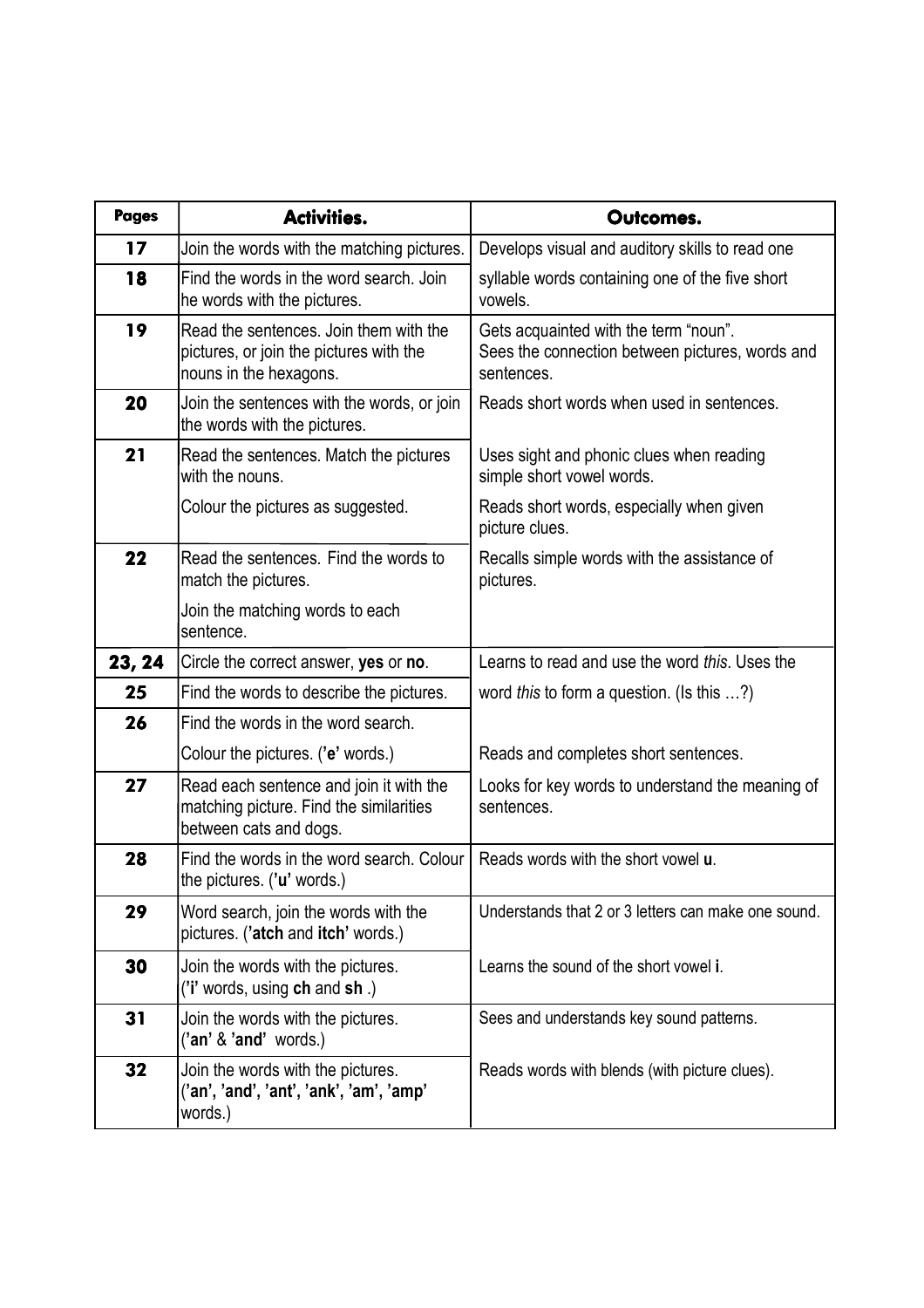

Teachers' Notes: Match the balloons with the right child. The girl holds all the words with  $a$ , the boy holds all the words with  $o$ .

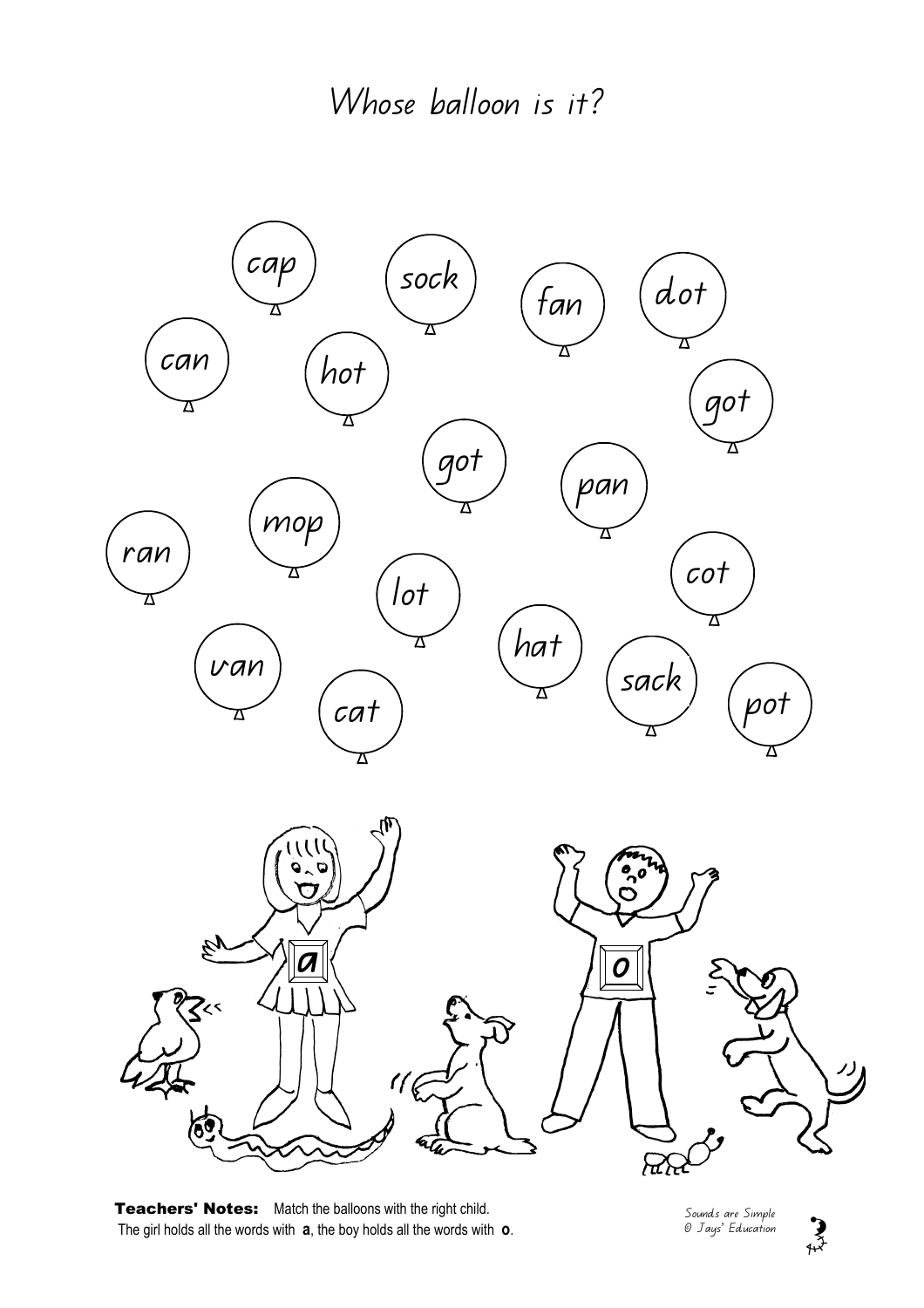



Teachers' Notes: Colour animal words in the wombat orange

and the other words brown.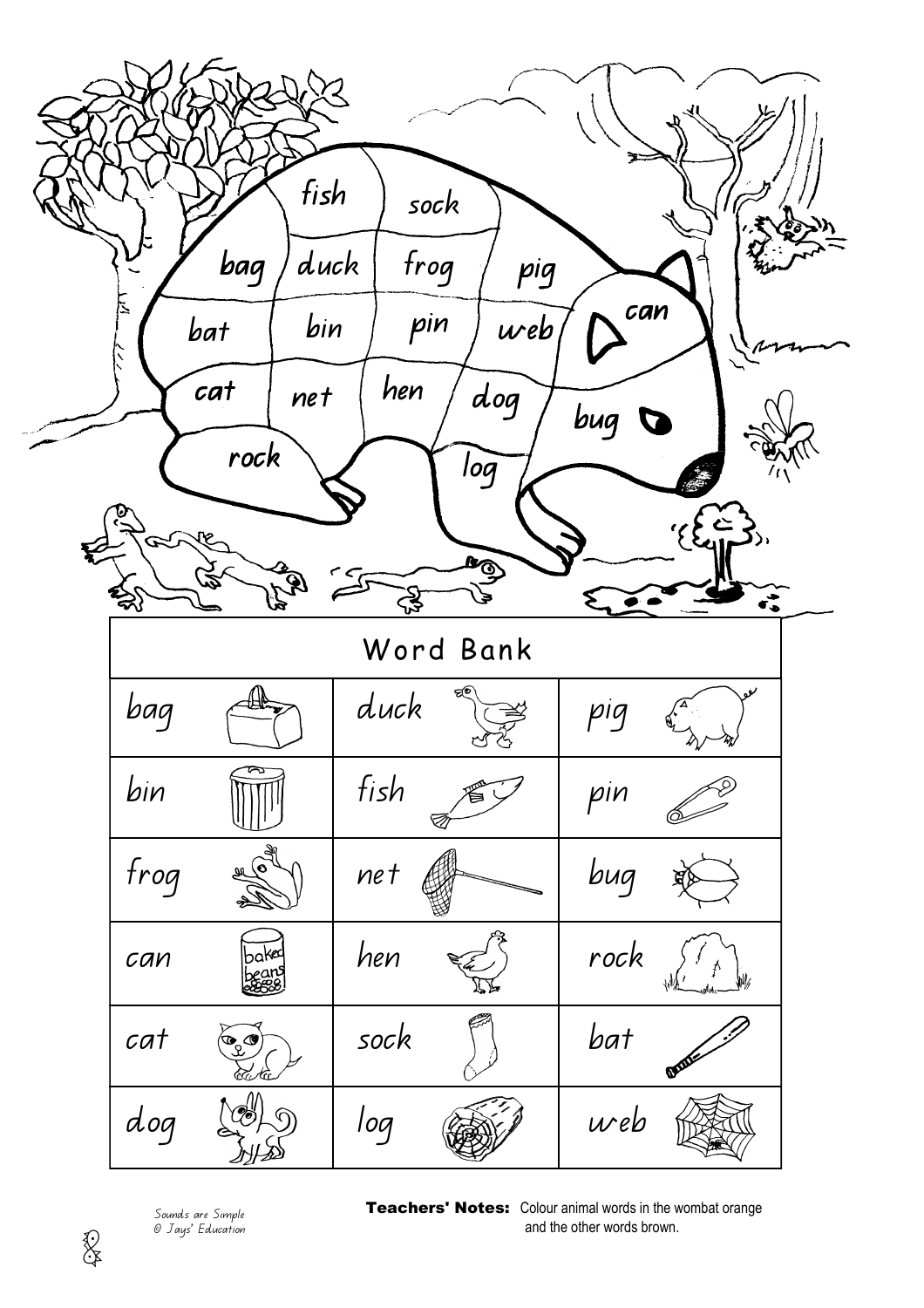



































Sounds are Simple

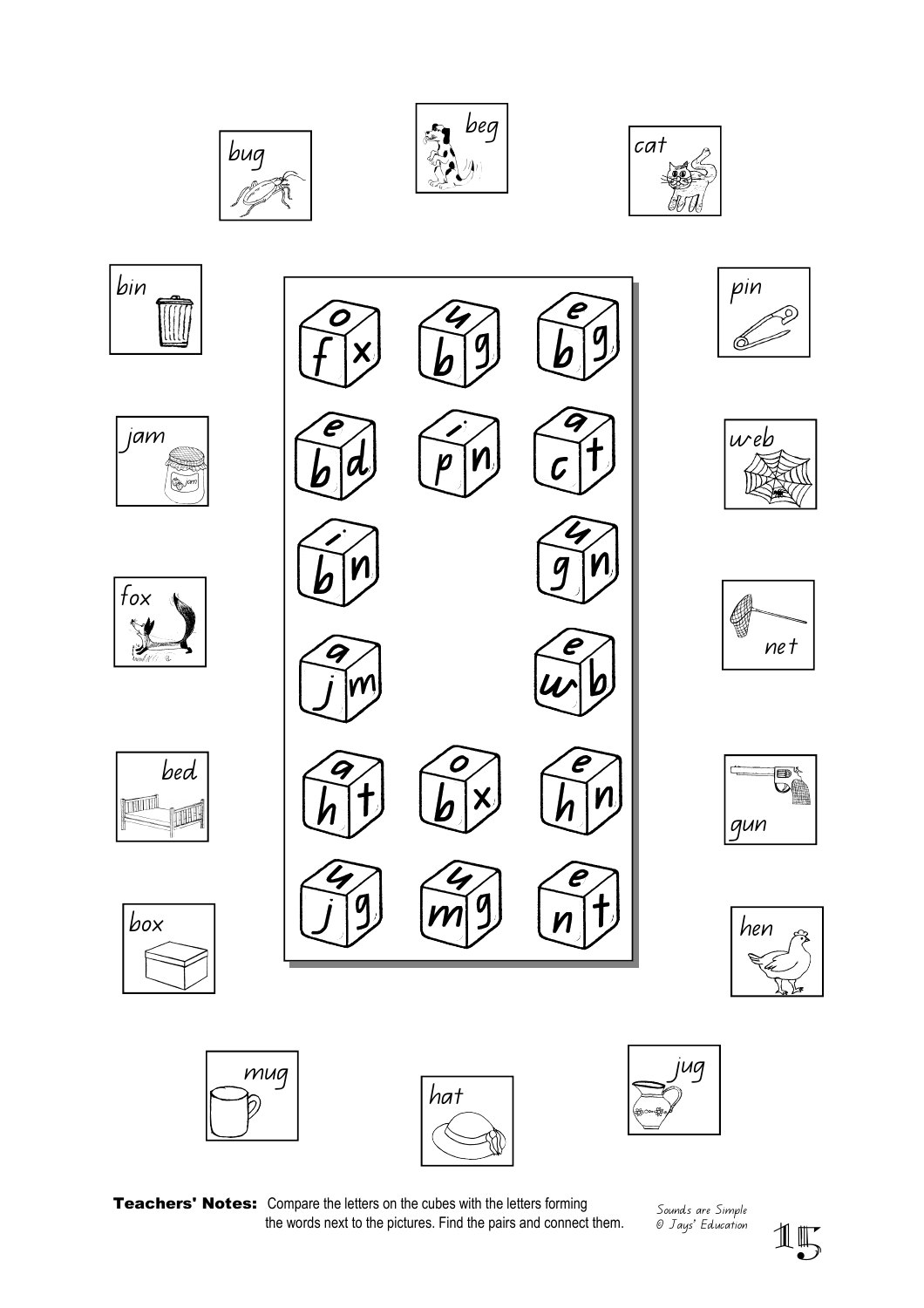$J$ im has a  $\qquad \circ$  mop. e<br>a<br>a  $\mathcal{C}$ Pam has a o control of ish.  $Kim$  has a  $\circ$   $\qquad \circ$   $duck.$ 意意意意意意意意意意意 Pat has a bag. Meg has a  $\circ$  orod. Matt has  $a \circ$  ocat. Ron has a compared to dog. 意意意 Ben has a bug.  $Sam$  has a  $\circ$  and  $hat$ .  $J$ ill has a component to bat. Sounds are Simple Teachers' Notes: Join the sentences with the words. © Jays' Education 20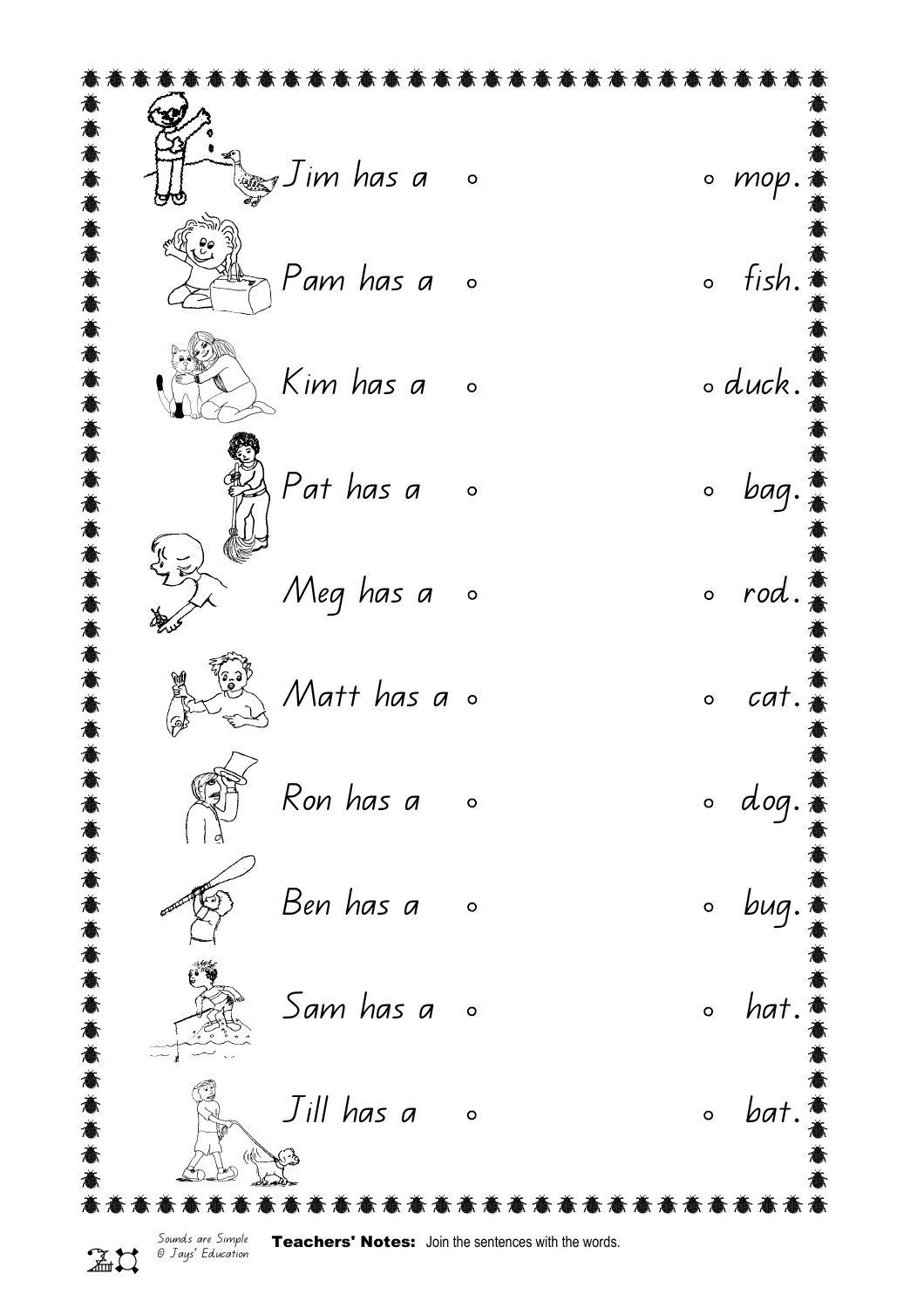Find the correct answer.

| Is this a bag? |                                        | yes | no |
|----------------|----------------------------------------|-----|----|
| Is this a tag? | MR. SMITH<br>7 WATTLE ST<br>SMITHFIELD | yes | no |
| Is this a leg? |                                        | yes | no |
| Is this a jug? |                                        | yes | no |
| Is this a cot? |                                        | yes | no |
| Is this a rug? | $\eta$ ון ווו $\eta$ דו<br>9(6         | yes | no |
| Is this a bug? |                                        | yes | no |
| Is this a log? |                                        | yes | no |
| Is this a dog? |                                        | yes | no |
| Is this a pig? | COOPS                                  | yes | no |
|                |                                        |     |    |

Sounds are Simple<br>24 <sup>Sounds</sup> are Simple<br>24 <sup>Sounds</sup> Education

Teachers' Notes: Read each question and circle yes or no.